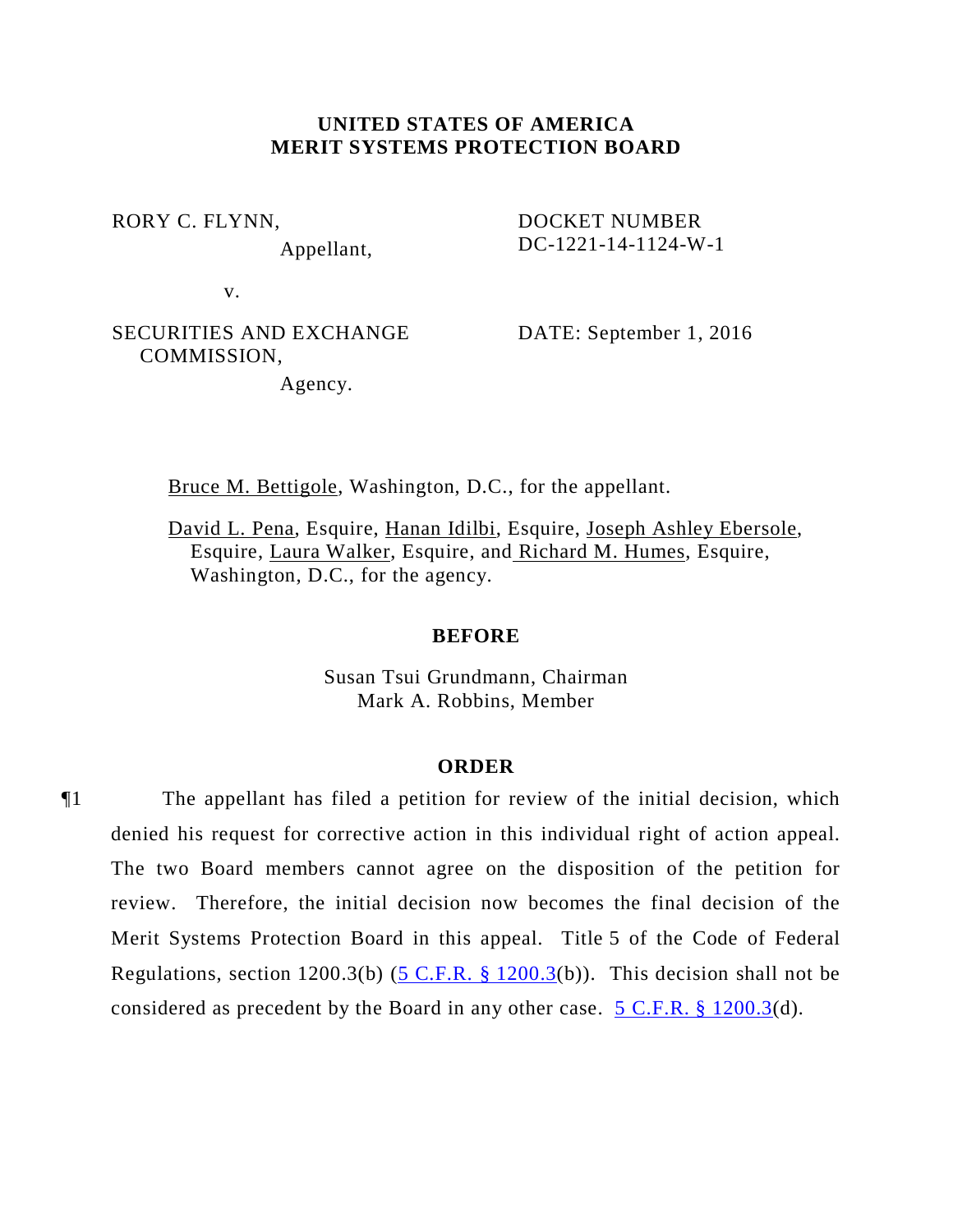# **NOTICE TO THE APPELLANT REGARDING YOUR FURTHER REVIEW RIGHTS**

You have the right to request review of this final decision by the U.S. Court of Appeals for the Federal Circuit.

The court must receive your request for review no later than 60 calendar days after the date of this order. *See* 5 [U.S.C. §](http://www.law.cornell.edu/uscode/5/7703.html) 7703(b)(1)(A) (as rev. eff. Dec. 27, 2012). If you choose to file, be very careful to file on time. The court has held that normally it does not have the authority to waive this statutory deadline and that filings that do not comply with the deadline must be dismissed. *See Pinat v. Office of Personnel Management*, 931 [F.2d 1544](http://scholar.google.com/scholar?num=1&q=intitle%3A931+F.2d+1544&hl=en&btnG=Search&as_sdt=2%25) (Fed. Cir. 1991).

If you want to request review of the Board's decision concerning your claims of prohibited personnel practices under  $5 \text{ U.S.C.}$   $\frac{6}{9} \cdot \frac{2302}{b}(6)(8)$ ,  $(b)(9)(A)(i)$ ,  $(b)(9)(B)$ ,  $(b)(9)(C)$ , or  $(b)(9)(D)$ , but you do not want to challenge the Board's disposition of any other claims of prohibited personnel practices, you may request review of this final decision by the U.S. Court of Appeals for the Federal Circuit or any court of appeals of competent jurisdiction. The court of appeals must receive your petition for review within 60 days after the date of this order. *See* 5 [U.S.C. §](http://www.law.cornell.edu/uscode/5/7703.html) 7703(b)(1)(B) (as rev. eff. Dec. 27, 2012). If you choose to file, be very careful to file on time. You may choose to request review of the Board's decision in the U.S. Court of Appeals for the Federal Circuit or any other court of appeals of competent jurisdiction, but not both. Once you choose to seek review in one court of appeals, you may be precluded from seeking review in any other court.

If you need further information about your right to appeal this decision to court, you should refer to the Federal law that gives you this right. It is found in title 5 of the United States Code, section 7703 (5 [U.S.C. §](http://www.law.cornell.edu/uscode/5/7703.html) 7703) (as rev. eff. Dec. 27, 2012). You may read this law as well as other sections of the United States Code, at our website, [http://www.mspb.gov/appeals/uscode.htm.](http://www.mspb.gov/appeals/uscode.htm) Additional information about the U.S. Court of Appeals for the Federal Circuit is